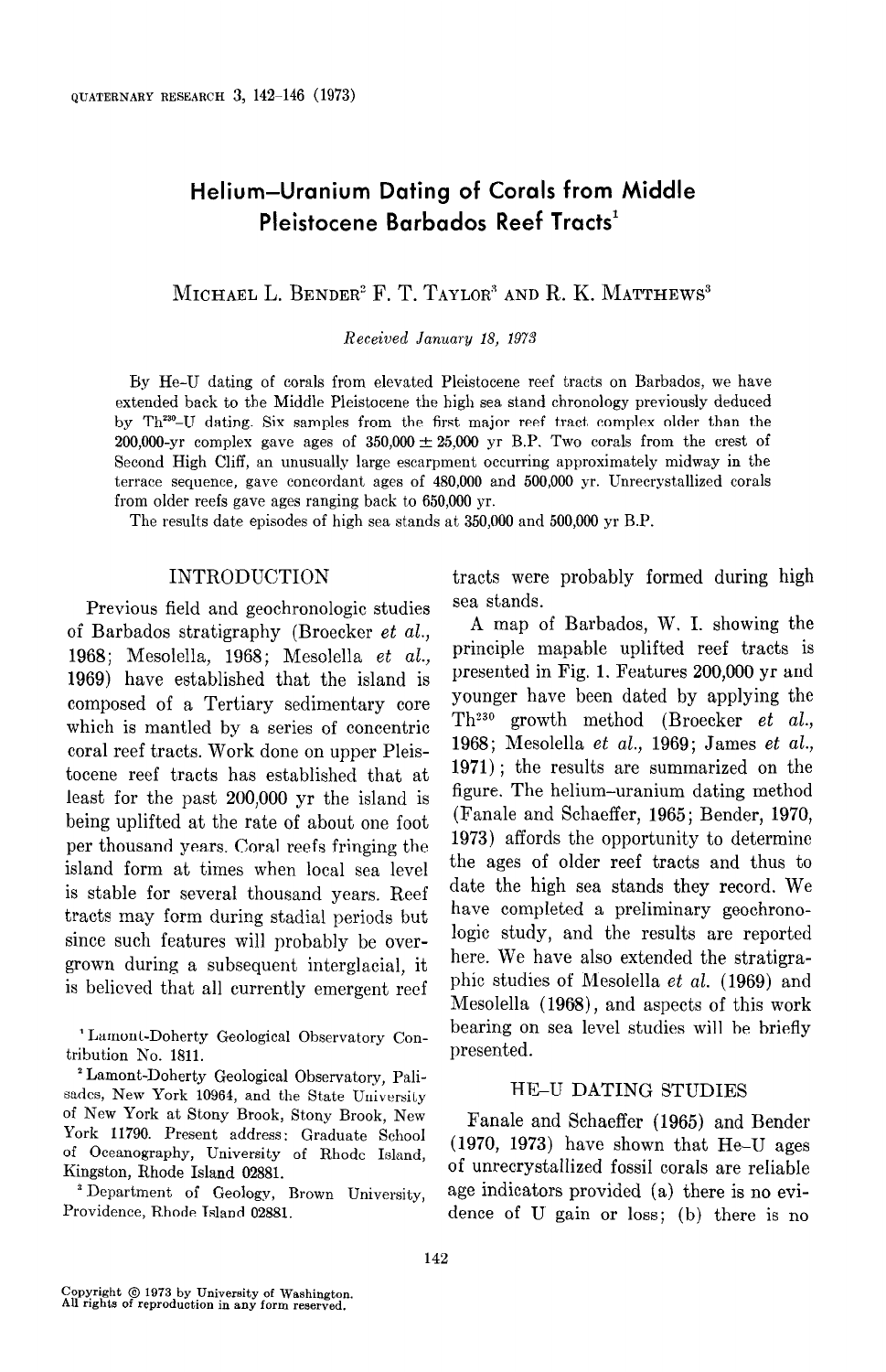

FIG. 1. Map summarizing results to date of the geochronology of southern and central Barbados coral reefs. Numbers next to pulses are elevations; numbers next to heavy dots are He-U dates. Results of thorium-230 growth method dating are summarized.

anomalous disequilibrium of the uranium daughters; (c) a correction is made for inherited helium; (d) a correction is made for "shot out" helium. All work on Barbados corals indicates that conditions a and b are always satisfied (Mesolella et al., 1969, Bender, 1970, 1973). Correction c is made by assuming a value of  $0.6 \pm 0.4 \times$  $10^{-8}$  scc He<sup>4</sup>/g (Bender, 1973); correction d is not necessary since Barbados corals have resided in the vadose environment throughout most of their history.

Fourteen specimens from ten different localities were dated (Table 1). Helium concentrations were determined by isotope dilution as described previously (Bender, 1973). The precision for duplicates of samples listed here was  $\pm 2\%$ . The He<sup>3</sup> spike was calibrated against the known He<sup>4</sup> content of air; the uncertainty in the spike calibration increases the uncertainty in He' analyses by  $\pm$  1%. Uranium analyses were very graciously performed by Roy Spalding at Texas A & M IJniversity using delayed neutron activation analysis (Amiel, 1962; Mo, 1971); uncertainties are  $\pm 4\%$ . All results are given in Table 1. Due to the variance in the value of inherited helium, the uncertainties in the ages are somewhat larger than the analytical uncertainties; they are about  $\pm 9\%$  for samples about 300,000 yr old, and decreases to  $\pm 6\%$  for samples 600,000 yr old.

He-U ages of stratigraphically equivalent samples dated in this work are in good agreement, giving a standard deviation from the mean of  $\pm 5\%$ .

## DISCUSSION OF THE RESULTS

In previous studies of the absolute chronology of Barbados terraces (Broecker  $et al., 1968; Mesolella et al., 1969)$ , we have only dated samples from reef tracts which were distinct morphostratigraphic units with facies relationships sufficiently well defined that the relation of the dated sample to palco-sea level was clear (Mesolella, 1967). In sampling the older terraces we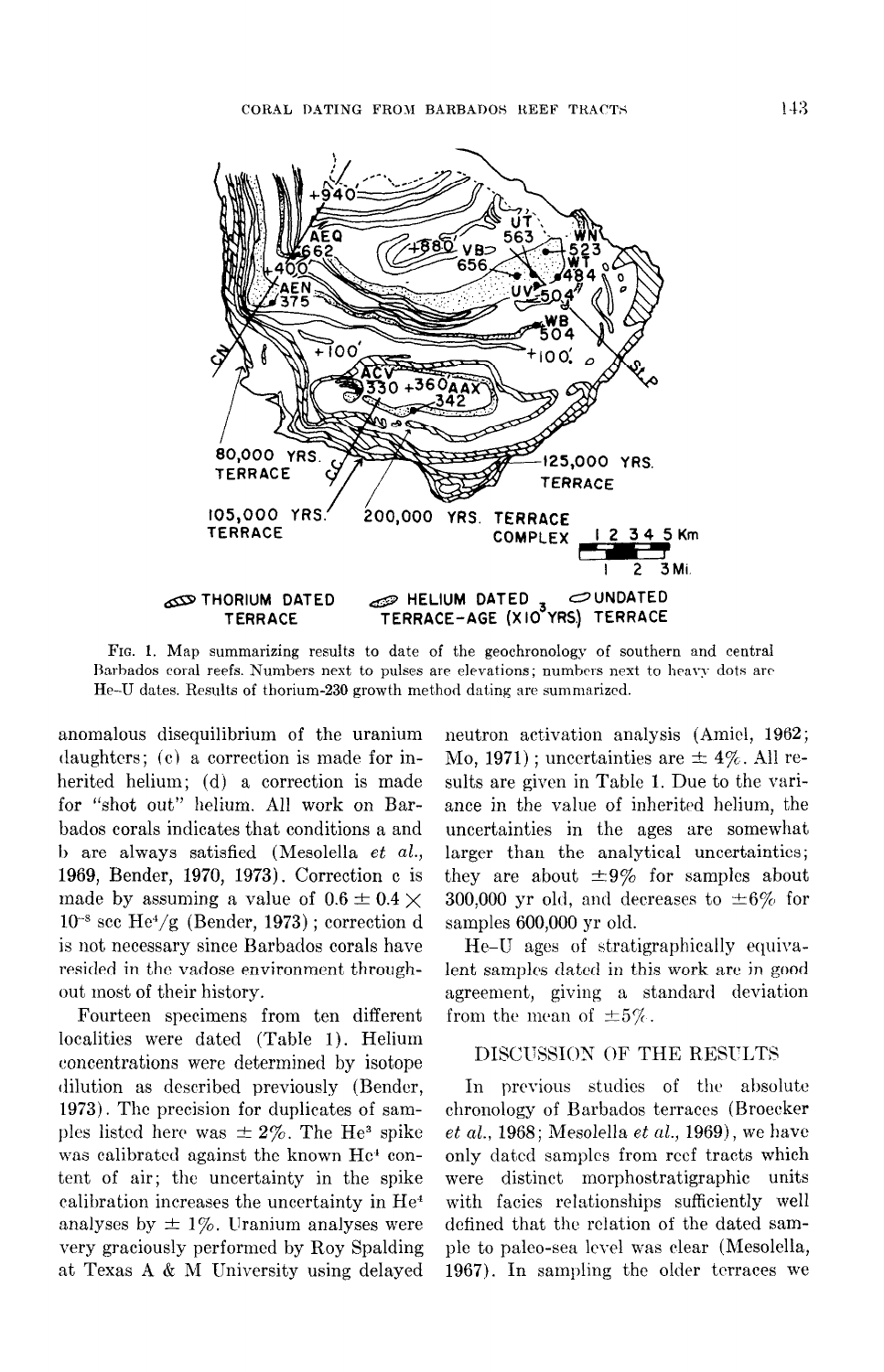#### TABLE 1

| Locality        | Sample      | Genus<br>and<br>species | U <br>(ppm) | [He <sup>4</sup> ] | [He <sup>4</sup> ]<br>$(\times 10^7 \text{ sec/g})$ $(-5.9 \times 10^{-9})$ | [He <sup>4</sup> ] <sup>corr</sup> /[U] | Age<br>(yr) |
|-----------------|-------------|-------------------------|-------------|--------------------|-----------------------------------------------------------------------------|-----------------------------------------|-------------|
| AAX             | L1258A      | M.A.                    | 2.48        | .955               | .896                                                                        | .353                                    | 348,000     |
|                 | D           | A.p.                    | 2.62        | .938               | .879                                                                        | .335                                    | 333,000     |
|                 | $\mathbf F$ | S.s.                    | 2.51        | .937               | .878                                                                        | .350                                    | 346,000     |
| <b>ACV</b>      | L1263C      | S.s.                    | 2.70        | 1.04               | 0.98                                                                        | .363                                    | 357,000     |
|                 | F           | D.                      | 1.98        | 0.682              | 0.593                                                                       | .299                                    | 303,000     |
| $AEN-1$         |             | S.s.                    | 2.53        | 1.04               | 0.98                                                                        | .387                                    | 375,000     |
| $WT-1$          | L1166F      | M.a.                    | 2.43        | 1.33               | 1.27                                                                        | .523                                    | 484,000     |
| UV              | L1255E      | D.                      | $2.55\,$    | 1.45               | 1.39                                                                        | .546                                    | 504,000     |
| VB.             | L1260F      | M.a.                    | 3.08        | 2.33               | 2.27                                                                        | .736                                    | 656,000     |
| WN <sub>2</sub> |             | A.p.                    | 4.06        | 2.38               | 2.32                                                                        | .572                                    | 523,000     |
| $UT-2$          |             | A.p.                    | 3.14        | 2.01               | 1.95                                                                        | .621                                    | 563,000     |
| AEQ             | L1144D      | M.a.                    | 2.73        | 2.10               | 2.04                                                                        | .748                                    | 662,000     |
| <b>WB</b>       | L1267A      | M.a.                    | 2.49        | 1.46               | 1.40                                                                        | .563                                    | 517,000     |
|                 | $\mathbf C$ | Meand.                  | 2.34        | 1.25               | 1.19                                                                        | .508                                    | 490,000     |

HELIUM CONCENTRATIONS, URANIUM CONCENTRATIONS, AND He-U AGES OBTAINED ON THE SAMPLES IN THIS STUDY<sup>a</sup>

<sup>a</sup> Uncertainties in the He-U ages are  $\pm 9\%$  for the oldest samples and  $\pm 6\%$  for the youngest, including the uncertainties in analyses, diagenesis, and inherited helium correction. Different species and genera are designated as follows: Montastrea annularis, M.a.; Acropora palmata, A.p.; Siderastrea siderea, S.s. Diploria, D.; Meandrina, Meand. Standard deviation of computed ages of samples of the same age from the mean =  $5\%$ .

tried to adhere to this general policy, but as we rarely found unrecrystallized samples during our early reconnaissance we tended to collect them whenever we found them. Specifically samples from WB and AEQ were considered quite lucky finds in our early collecting. By the time we collected  $\frac{1}{2}$  the other same we concede ene better samples we understood ene ter calle before, and succeded in linding ame morphostrations in tocalities where morphostratigraphic relationships are clear. In as much as we had previously attempted to date reconnaissance samples from AEQ and WB by the thorium-230 method, we included them in the helium dating program. We report their ages here for completeness, even though the stratigraphic significance is less clear than that of the rest of the dates.  $\text{ures.}$ 

Helium-uranium dates for the various localities studied are listed in Table 1 and shown in Fig. 1. At localities where different fossils were dated, the average age is given, with the number of samples analyzed in parentheses.

Six samples from a major reef tract com-

plex at a higher elevation than the 200,000-yr complex were dated from localities AAX, ACV, and AEN. The three samples from AAX gave ages ranging from 333,000 to 348,000 yr; the one sample from AEN was dated at 375,000 yr. It is clear that these samples formed at about the  $\frac{1}{2}$  is not complete formed at about  $\frac{1}{2}$ banic time, but there is no compounig or dence from the stratigraphy or geochronology to indicate whether these localities record one or two episodes of high sea level. The two samples we dated from ACV were taken from a coral head zone at the very top of the Christchurch region which we originally believed represented the highest and oldest part of the reef tract complex correlated with AEN and AAX. The geochronology and stratigraphy of ACV is somewhat ambiguous. The samples gave ages of  $315,000$  and  $357,000$  yr. Their ages may truly be younger than the ones from  $ACV$  and  $AAX$ ; in this case  $ACV$  must represent a sea stand about fifty feet higher than that represented by AEN and AAX. This interpretation meets with a stratigraphic inconsistency, however; if these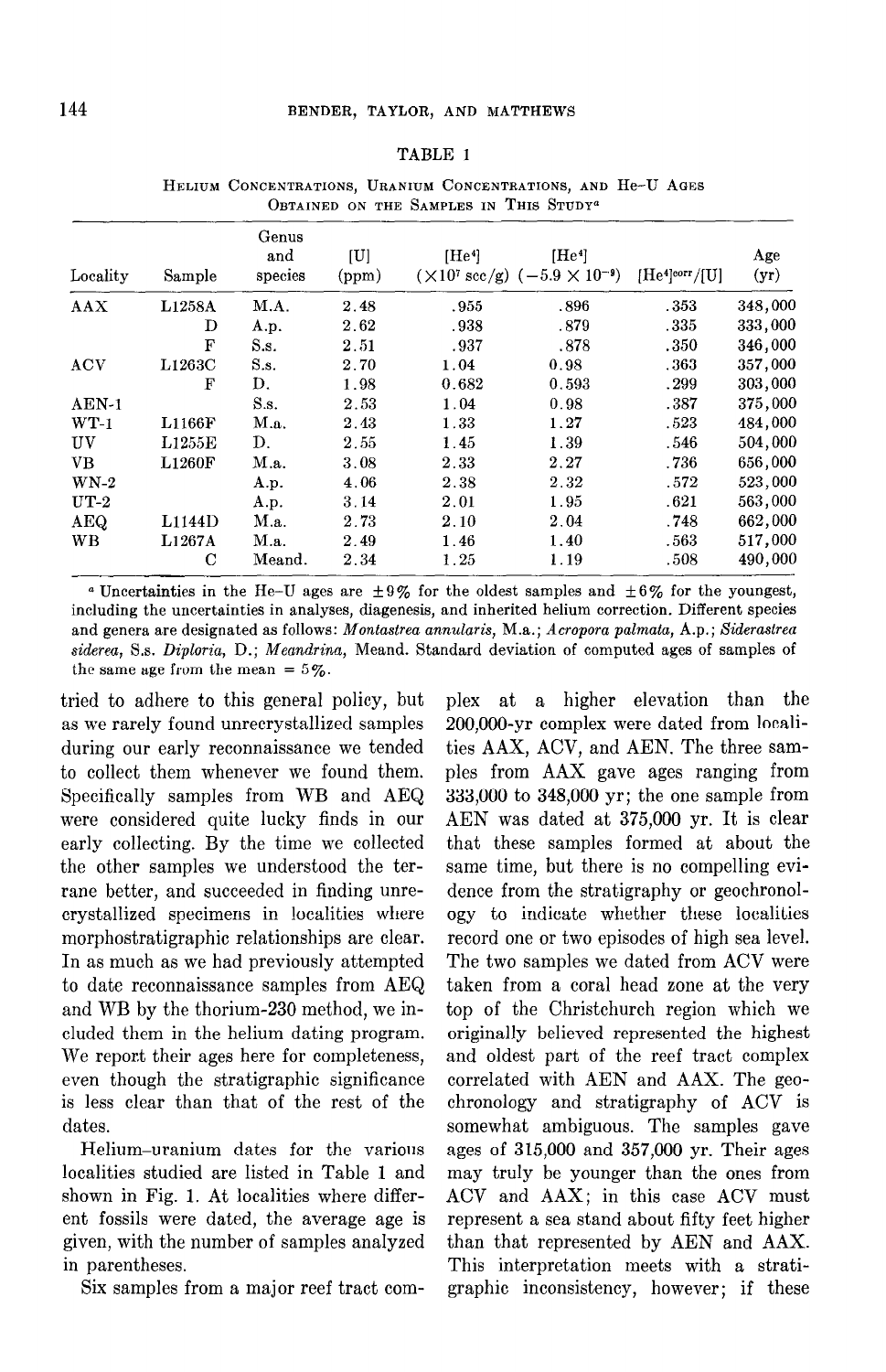samples were, in fact, formed by a younger high stand, why weren't the surrounding areas blanketed by coral reef overgrowth? The alternative is that ACV represents the oldest reef on Christchurch and the date of 315,000 yr obtained on Diploria is anomalously low due to the uncertainty in the inherited helium correction. In fact, because of the young age and low U content of this sample, the radiogenic helium content is the lowest of any sample analyzed in this work, and as a result of this the assumed value of inherited helium  $(0.6 \times$  $10^{-8}$  see/g) comprises a higher fraction of the total (9%) than in any other sample. Although there are uncertainties in the interpretation of He-U ages at the different localities, the results date an episode of reef tract formation on Barbados at about 350,000 vr B.P.

The next oldest reef tract was dated at locality W. B.; two samples gave concordant ages of 490,000 and 520,000 yr. These results are not easily reconciled with the other ages of this study. As the reef is only slightly higher than the 350,000 yr complex, we expected the age to be no older than about 400,000 yr. There are three possible explanations for the result. First, it may be that the reef was formed during a low stand. As dating indicates that the tract is roughly the same age as localities UV and WT, which are about 200 ft higher in elevation, sea level at its formation can be estimated at about -200 ft relative to the level when Second High Cliff formed. As indicated earlier, it is unlikely, though not impossible, that such a low stand would be preserved uncovered until the present. The second possibility is that the corals formed in deep water during a high sea stand and cannot be precisely related to any sea level datum; lhc ecological variability of these species (Mesolella, 1967) is consistent with this interpretation. The third possibility is that the corals are contaminated by a small amount of the much older Tertiary basement immediately underlying the coral cap

at this locality. About 2% contamination would probably suffice to raise the apparent ages of the samples by 100,000 yr. We are currently studying these possibilities by analyzing samples of the basement and by dating the westward extension of this reef.

Barbados topography is marked by two unusually high escarpments running parallel to the western and southern shores. The first of the features (first high cliff) is a  $de$ positional feature formed by extensive coral reef growth 125,000 vr B.P. The second feature (second high cliff) is a partly depositional and partly erosional feature further landward and much higher than first high cliff. We have dated specimens from locnlities UV and WT at about 500,000 yr and these results fix the age of the construction of second high cliff, at least in this area. Samples from other areas will be difficult or impossible to obtain because they are recrystallized.

Finally, we have dated four samples that are older than second high cliff by stratigraphic considerations: VB, WN, UT and AEQ. The AEQ sample was taken at the base of a high cliff in a quarry. We have not been able to examine the stratigraphy of the overlying sediments, and thus cannot now make any conclusions about the implications of the age of the sample for paleosea level. On the other hand, He-U ages of 520, 560, and 660  $\times$  10<sup>3</sup> yr for WN, VT, and VB, respectively, are consistent with the stratigraphic relationships and roughly date periods of high sea stands. Future stratigraphic and geochronologic work will be aimed at precise dating of the high stands these reefs record.

## DISCUSSIONS AND CONCLUSIONS

Previous work on Barbados chronostratigraphy has revealed evidence of reef complex formation at about 125,000 yrs B.P. (with lesser episodes at 80,000 and 105,000 yrs B. P.) and 200,000 yrs B. P. This work dates major episodes of reef tract formation and high sea stands at 350,000 and 500,000 yr B. P. The 350,000-yr complex probably